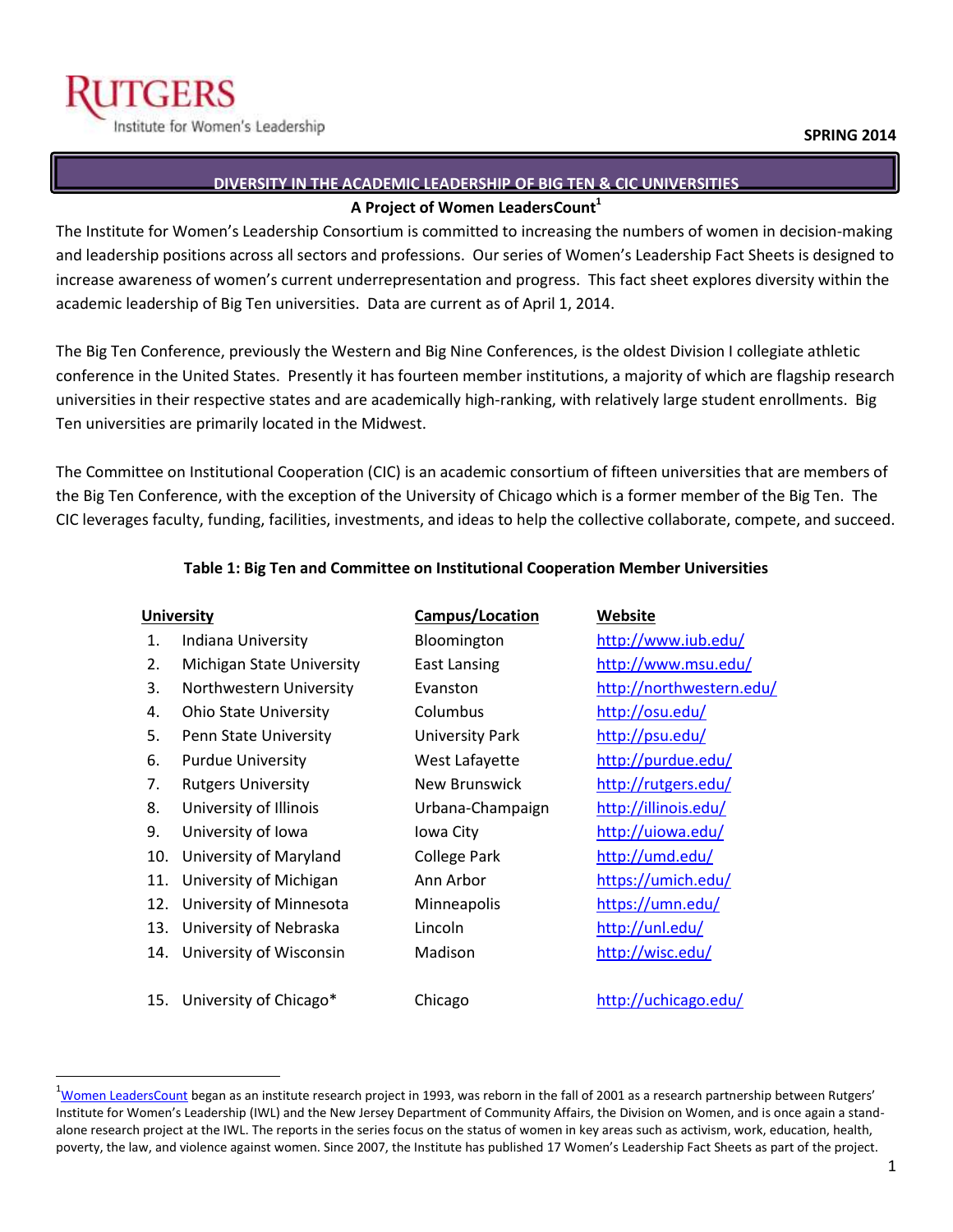\*The University of Chicago is a member of the Committee on Institutional Cooperation and former member of the Big Ten.

Historically, men have outnumbered women more than 26 to 1 as presidents or chancellors of Big Ten schools. Only twelve (4%) of the 332 individuals who have ever served as Big Ten presidents or chancellors have been female.

| <b>University</b>            | <b>Women Presidents/Chancellors</b>     |  |
|------------------------------|-----------------------------------------|--|
| Michigan State University    | Lou Anna K. Simon (2005-Present)        |  |
| <b>Ohio State University</b> | Karen A. Holbrook (2002-2007)           |  |
| <b>Purdue University</b>     | France A. Córdova (2007-2012)           |  |
| University of Illinois at    | Nancy Cantor (2001-2004) (c.)           |  |
| Urbana-Champaign             | Phyllis M. Wise (2011-Present) (c.)     |  |
| University of Iowa           | Mary Sue Coleman (1995-2002)            |  |
|                              | Sally Mason (2007-Present)              |  |
| University of Michigan       | Mary Sue Coleman (2002-Present)         |  |
| University of Wisconsin      | Donna E. Shalala (1988-1993) (c.)       |  |
|                              | Katharine Culbert Lyall (1992-2004)     |  |
|                              | Carolyn "Biddy" Martin (2008-2011) (c.) |  |
|                              | Rebecca M. Blank (2013-Present) (c.)    |  |

### **Table 2: Women Presidents and Chancellors** *(c.)* **of Big Ten Universities since Their Founding**

Mary Sue Coleman has served as the president of both the University of Iowa and the University of Michigan. Prior to 1988, when Donna Edna Shalala took office as chancellor of the University of Wisconsin-Madison, no woman had ever sat at the helm of a Big Ten institution.



#### **Figure 1: Gender Diversity of Big Ten University Presidents and Chancellors since Founding**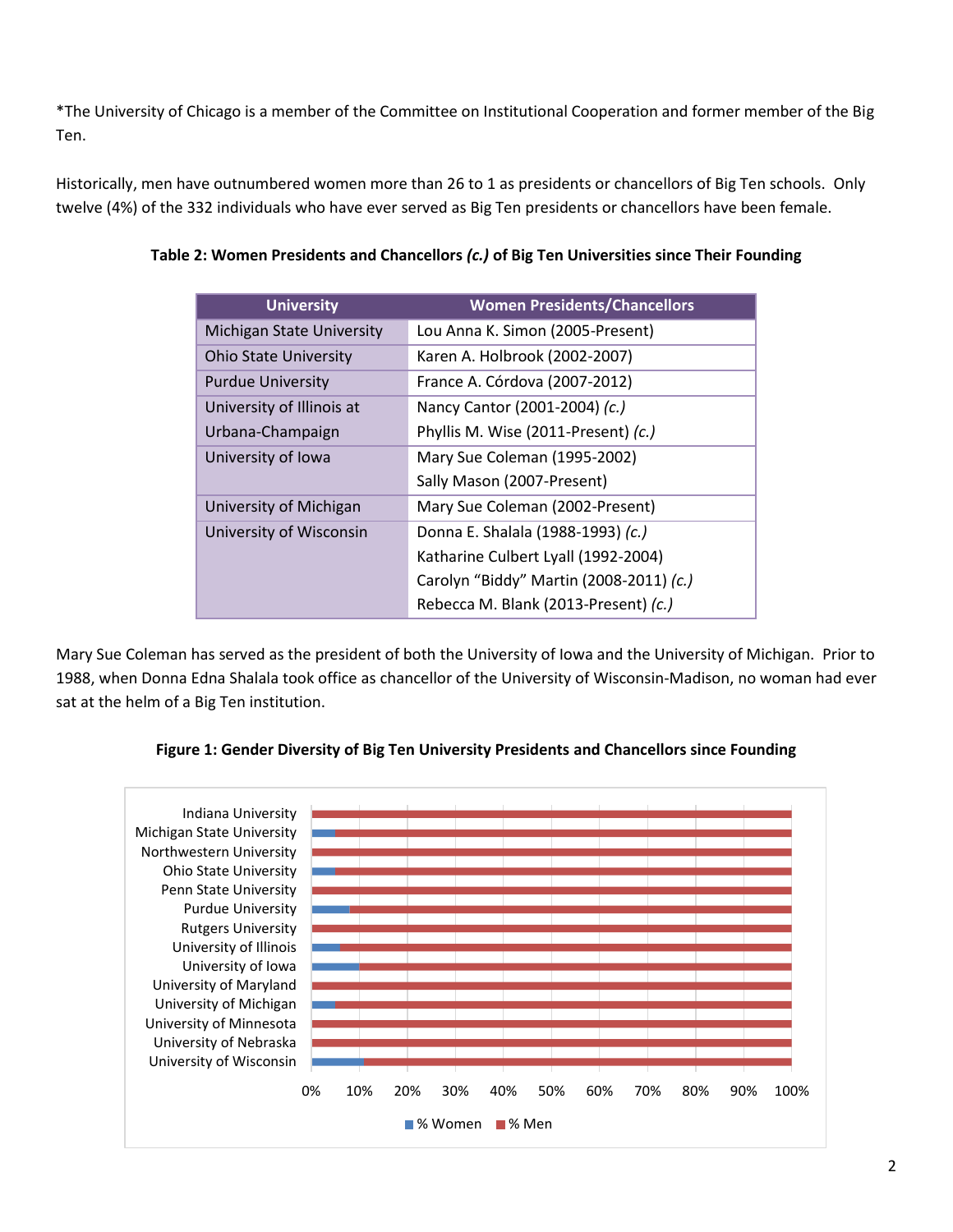Half (7) of the 14 Big Ten universities have never had a woman as a president or flagship chancellor. Three universities have had one, two universities have had two, and one university has had four.

In the beginning of the 21 $^{\rm st}$  century, the gender diversity profiles of Big Ten institutions have become more balanced. Of the forty presidents and flagship chancellors of Big Ten schools who have taken office since 2001, nine (23%) have been women. Among the 19 current presidents and chancellors of Big Ten institutions, 26% (5) are women.

Currently, 11%—two out of 19—presidents and chancellors of Big Ten schools are people of color. Phyllis M. Wise, Chancellor of the University of Illinois at Urbana-Champaign and Wallace D. Loh, President of the University of Maryland-College Park, are both of Asian descent.

# **Table 3: Big Ten University Presidents and Chancellors** *(c.)* **of Color since Founding**

| Presidents/ Chancellors (c.) of Color |  |
|---------------------------------------|--|
| Clifton R. Wharton, Jr. (1970-1978)   |  |
| Adam W. Herbert (2003-2007)           |  |
| France A. Córdova (2007-2012)         |  |
| Phyllis M. Wise (2011-Present) (c.)   |  |
| John B. Slaughter (1982-1988)         |  |
| Wallace D. Loh (2010-Present)         |  |
| Homer A. Neal (1996)*                 |  |
|                                       |  |

\*Interim President

Among all presidents and flagship chancellors of Big Ten institutions since their founding, only seven (2%) have been people of color. Furthermore, only two—France A. Córdova (Hispanic) of Purdue University and Phyllis M. Wise (Asian) of the University of Illinois—have been women of color.

Clifton R. Wharton, Jr., who took office as president of Michigan State in 1970 was not only the first person of color to be the president of a Big Ten school but also the first African-American president of a major U.S. university.<sup>2</sup>

More than half (8 of 14) of the Big Ten universities have never had a president or chancellor of color. Three of the seven presidents or chancellors of color held office prior to 2001.

Five of the fourteen Big Ten institutions (Northwestern University, Penn State, Rutgers University, the University of Minnesota, and the University of Nebraska) have never had a woman or person of color as a president or flagship chancellor.

 $\overline{a}$ 

<sup>2</sup> Source: Joseph E. Wolff, "New MSU President: A Man of Many Firsts," *Detroit News*, October 17, 1969.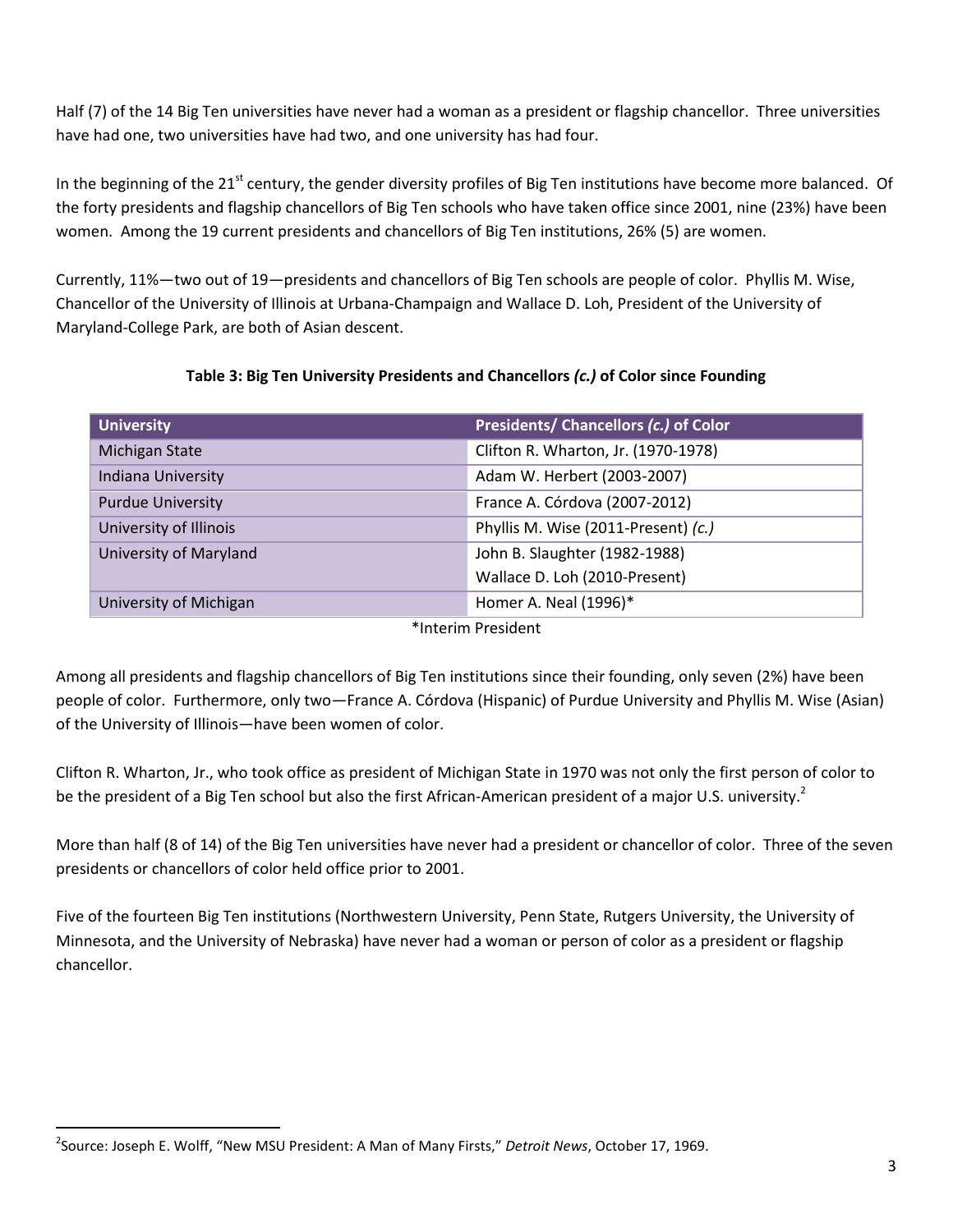#### **Figure 2: Diversity of Big Ten University Presidents and Chancellors since Founding**



When we widen the frame to include Individuals currently in leadership positions at Big Ten institutions, we see a somewhat more diverse picture. Eighty-six of the 238 individuals (36%) currently in leadership positions at Big Ten schools are women, and 32 (13%) are people of color. Thirteen (5%) are women of color.

Some institutions exhibit greater diversity than others.



**Figure 3: Gender Diversity of Academic Leadership of Big Ten Universities (April 2014)**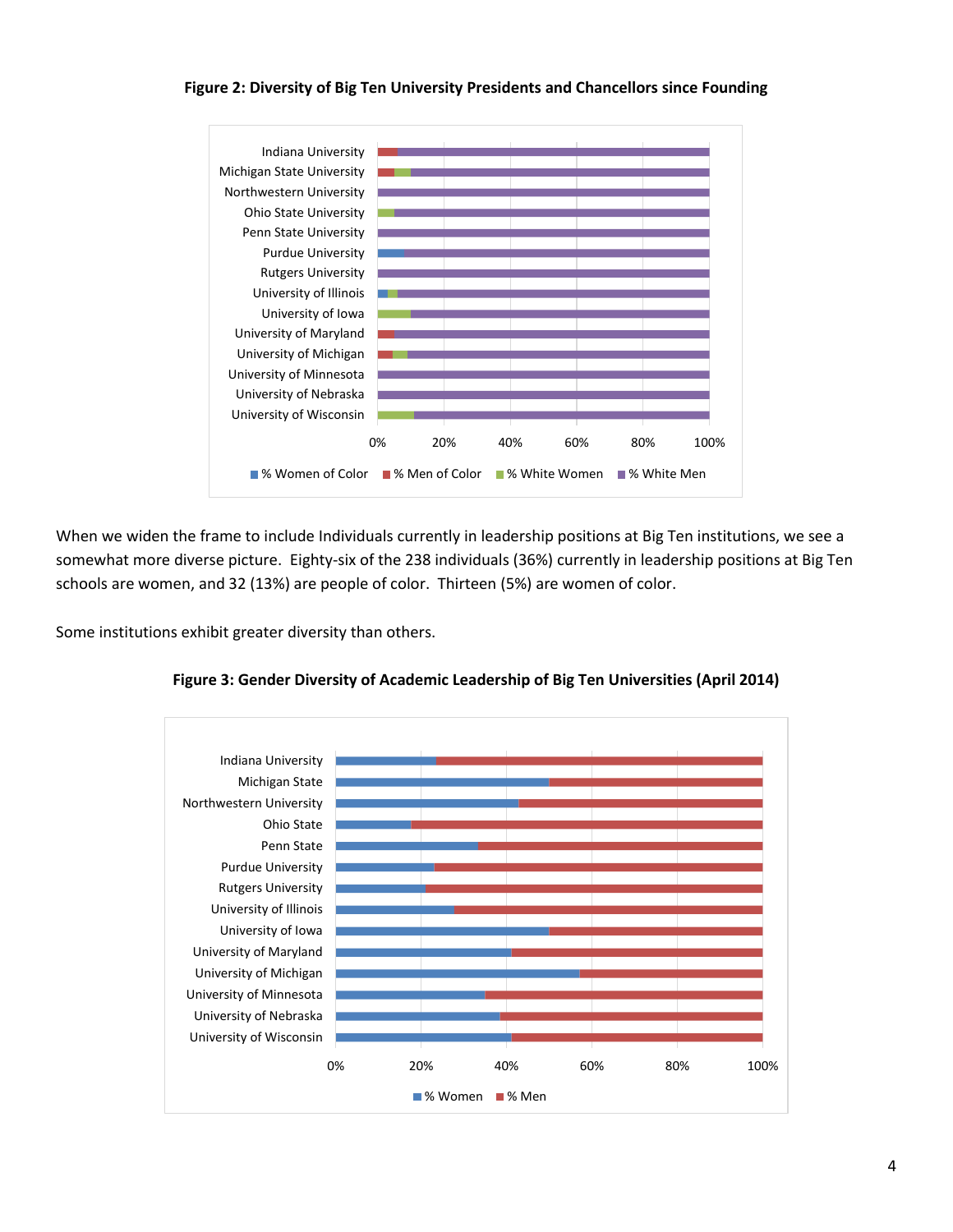The University of Iowa employs an equal number of male and female leaders, and the University of Michigan is the only Big Ten school with more women in its leadership than men—57% of its leadership positions are filled by women. Ohio State and Rutgers-New Brunswick rank the lowest, with 18% and 21% female leaders, respectively.

Furthermore, within Big Ten schools, women are more likely to hold some types of leadership positions than others. For instance, eight of the nine Deans of Nursing at Big Ten institutions are female. On the other hand, not one of the Deans of Engineering or Veterinary medicine is a woman.





Of the 14 universities, two— Penn State and the University of Iowa—have no people of color in their academic leadership. Four have less than 10% people of color in leadership positions. On the other hand, Northwestern University and the University of Maryland rank the highest, with 35% and 36% leaders of color, respectively.

In fact, the majority of the leaders of the University of Michigan (67%), the University of Maryland (65%), Northwestern University (64%), and the University of Nebraska (53%) are women and/or people of color.

| <b>School</b>                    | <b>CIC Provost</b>   | <b>Term</b>      |
|----------------------------------|----------------------|------------------|
| Indiana University               | Lauren Robel         | $2012$ – Present |
| <b>Michigan State University</b> | June Youatt          | $2013$ – Present |
| Northwestern University          | Daniel I. Linzer     | $2007 -$ Present |
| <b>Ohio State University</b>     | Joseph Steinmetz     | $2013$ – Present |
| Penn State University            | Nicholas P. Jones    | $2013$ – Present |
| <b>Purdue University</b>         | <b>Timothy Sands</b> | $2010$ – Present |

# **Table 4: Committee on Institutional Cooperation Provosts (April 2014)** <sup>3</sup>

l

<sup>&</sup>lt;sup>3</sup>Source: Committee on Institutional Cooperation[: https://www.cic.net/about-cic/cic-provosts.](https://www.cic.net/about-cic/cic-provosts) Retrieved 15 April 2014.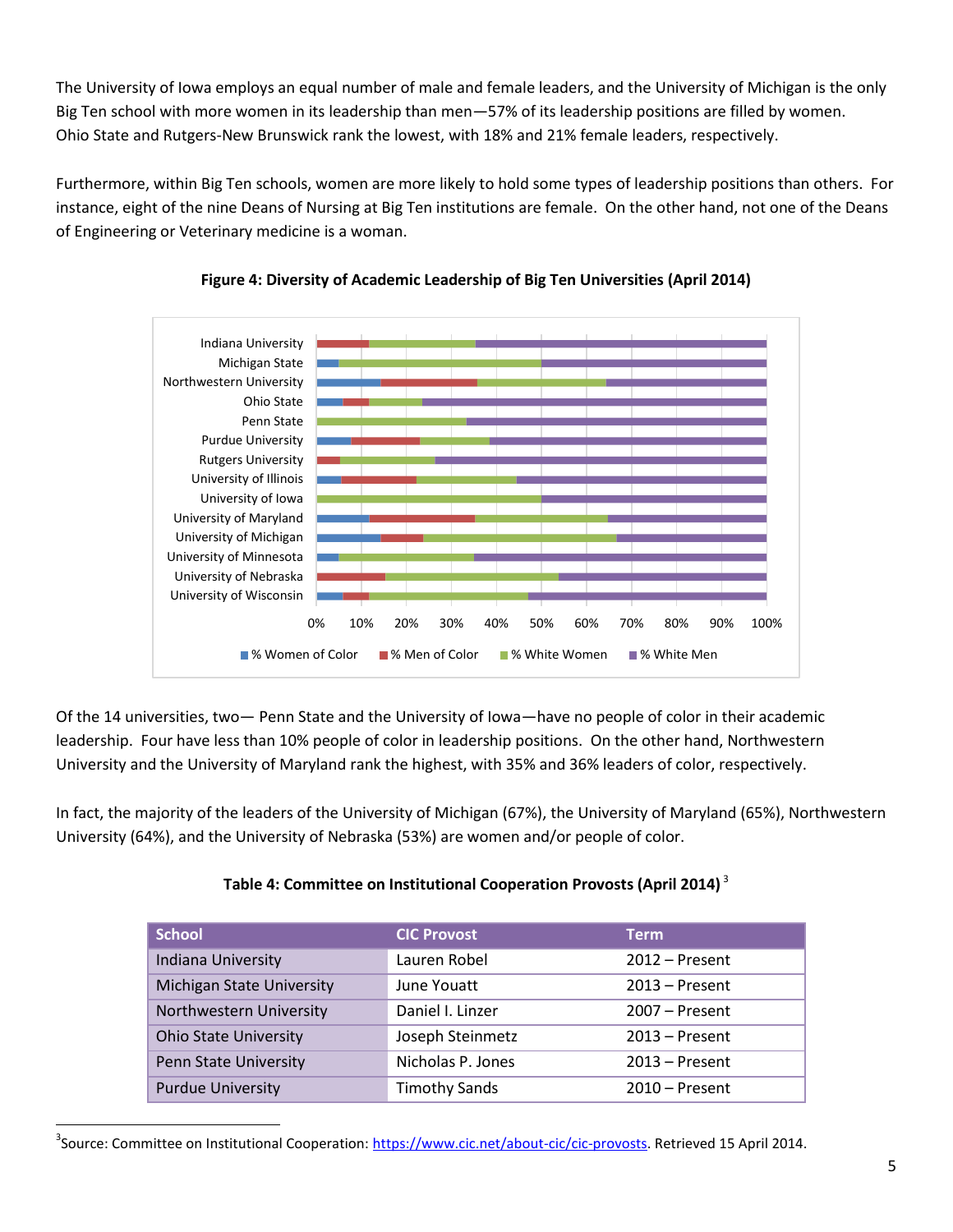| <b>Rutgers University</b> | Richard L. Edwards | $2012$ – Present |
|---------------------------|--------------------|------------------|
| University of Chicago     | Eric Isaacs        | $2014 -$ Present |
| University of Illinois    | Ilesanmi Adesida   | $2012$ – Present |
| University of Iowa        | P. Barry Butler    | $2011 -$ Present |
| University of Maryland    | Mary Ann Rankin    | $2012$ – Present |
| University of Michigan    | Martha Pollack     | $2013$ – Present |
| University of Minnesota   | Karen Hanson       | $2012$ – Present |
| University of Nebraska    | Ellen Weissinger   | $2011 -$ Present |
| University of Wisconsin   | Paul M. DeLuca     | $2009 -$ Present |

Of the 15 CIC Chief Academic Officers (provosts), six (40%) are women and one is a man of color (Ilesanmi Adesida). None of the CIC Chief Academic Officers is a woman of color.

#### Methods:

 $\overline{a}$ 

Data were obtained from University websites, archives, and personnel. External websites were also used to locate photographs. Gender and race were coded by observation of available visuals. Individuals without available visuals (primarily chancellors from the 1800's) were excluded from analyses involving race.

"People of color" includes individuals who are Black or African American, American Indian or Alaska Native, Asian, Native Hawaiian or Other Pacific Islander, and/or Hispanic or Latino. These categories are adopted from the U.S. Census, with the addition of Hispanic/Latino, which is not included as a race on the Census.

"Presidents and chancellors" includes presidents of all University systems as well as chancellors of Big Ten flagship campuses, when applicable (in the cases of the University of Illinois at Urbana-Champaign, the University of Nebraska at Lincoln, and the University of Wisconsin-Madison) as of April 1, 2014. The University of Maryland is governed by a system chancellor and flagship president. Indiana University, Michigan State, Northwestern University, Ohio State, Pennsylvania State, Purdue University, the University of Iowa, the University of Michigan, and the University of Minnesota do not have separate chancellors who preside over their Big Ten flagship campuses. For Rutgers-New Brunswick, we only include the current chancellor, who has been the sole holder of the chancellor position, established by the New Jersey Medical and Health Sciences Education Restructuring Act of 2012 (effective July 1st, 2013). Data include acting and interim presidents.

"Academic leadership" includes current president, current chancellor (when applicable), executive vice president of academic affairs and/or provost, and the deans of colleges and schools as of April 1, 2014. Data including acting and interim deans. We exclude directors and chairs. Since only the New Brunswick campus of Rutgers University is included in the Big Ten Conference and the Committee on Institutional Cooperation<sup>4</sup>, we only include University leaders from the New Brunswick campus. However, Rutgers-Newark is currently led by a female chancellor, Nancy Cantor. As of fall 2014 Rutgers-Camden will have a female chancellor who is also a person of color, Phoebe A. Haddon.

*Report prepared by Danielle Lindemann, Research Director of the Center for Women and Work, and Yasmeen Fahmy, IWL Program Assistant.* 

<sup>&</sup>lt;sup>4</sup>Sources: Leslie Fehrenbach, Secretary of Rutgers University (personal communication 11/20/13) and Kara S. McKinn, Communications Coordinator, Committee on Institutional Cooperation (personal communication 3/31/14)